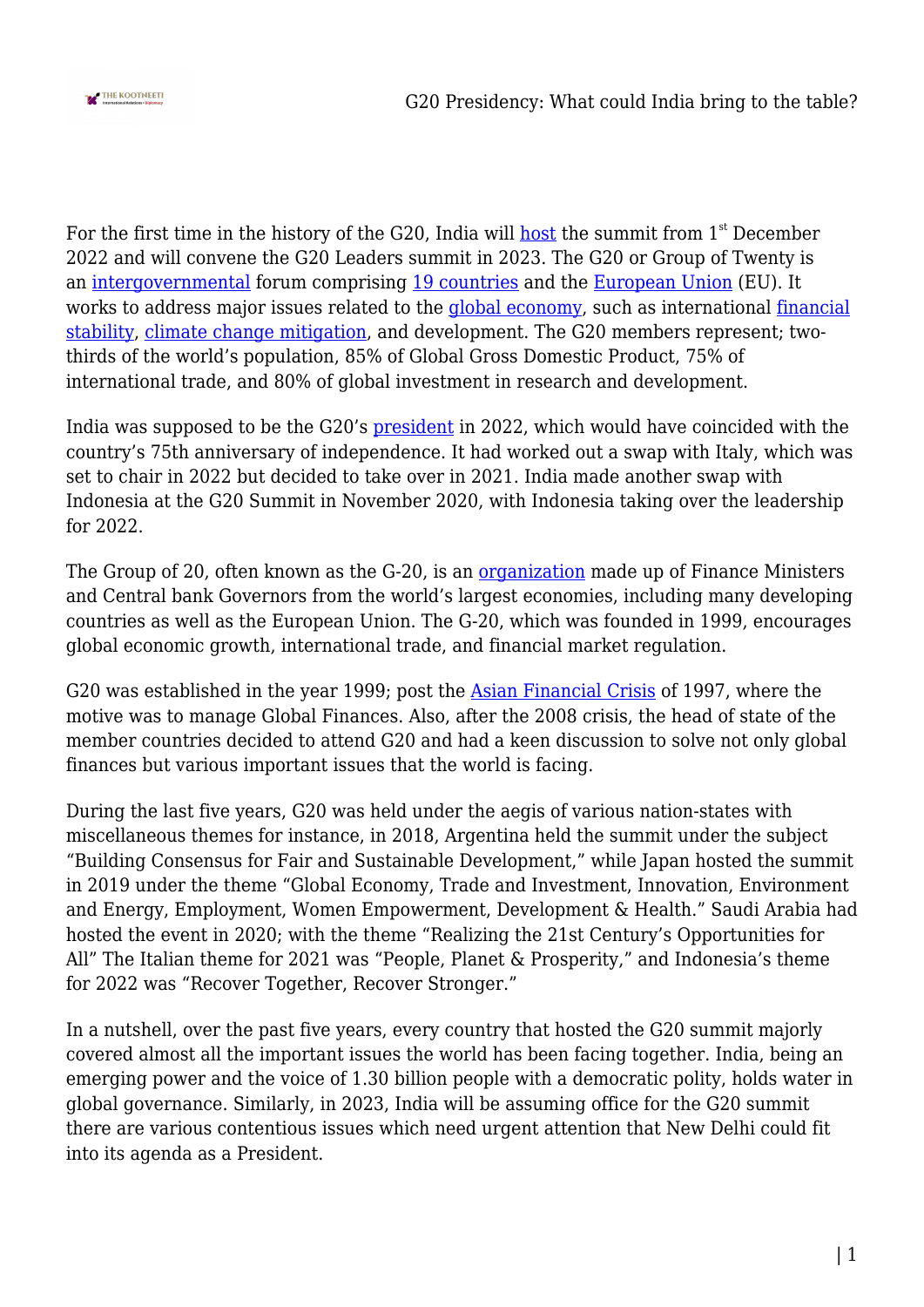



Image: Reuters

## **What could India bring to the table?**

Firstly, it remains pertinent for the world that escalating tensions between Russia and Ukraine come to a halt. This conflict which started over the piece of land has now taken a different trajectory and emerged as a conflict between Russia and the West. Maintaining its balanced stance, India needs to neutralise this situation by introducing peace talks between the two nations. We need to **explore** and implement the best possible measure to reduce the friction between Moscow and Kyiv as this conflict not just affects one of the oldest strategic partners but also challenges the root principle of Indian diplomacy. Furthermore, the conflict has affected both countries but has also triggered a global financial crisis post-Covid-19 pandemic. It has been a difficult task for the entire world to sustain post-postpandemic which has disrupted the global supply chain.

Second, in recent years, trade relations between the [United States of America and India](https://www.aph.gov.au/About_Parliament/Parliamentary_Departments/Parliamentary_Library/pubs/rp/rp0102/02RP20) have been strong. Russia and Ukraine are now involved in a territorial dispute and Moscow being one of New Delhi's most trusted strategic partners, India's tactical assistance for Russia's economy might result in a schism between Delhi and Washington. Former President Donald Trump referred to India as the ["tariff king"](https://www.businesstoday.in/latest/economy-politics/story/donal-trump-india-tariff-king-india-uus-trade-tariff-on-americanproduct-u-spresident-trump-189271-2019-04-29) during a campaign rally, and afterwards withdrew India's GSP (Generalized System of Preferences, which allows a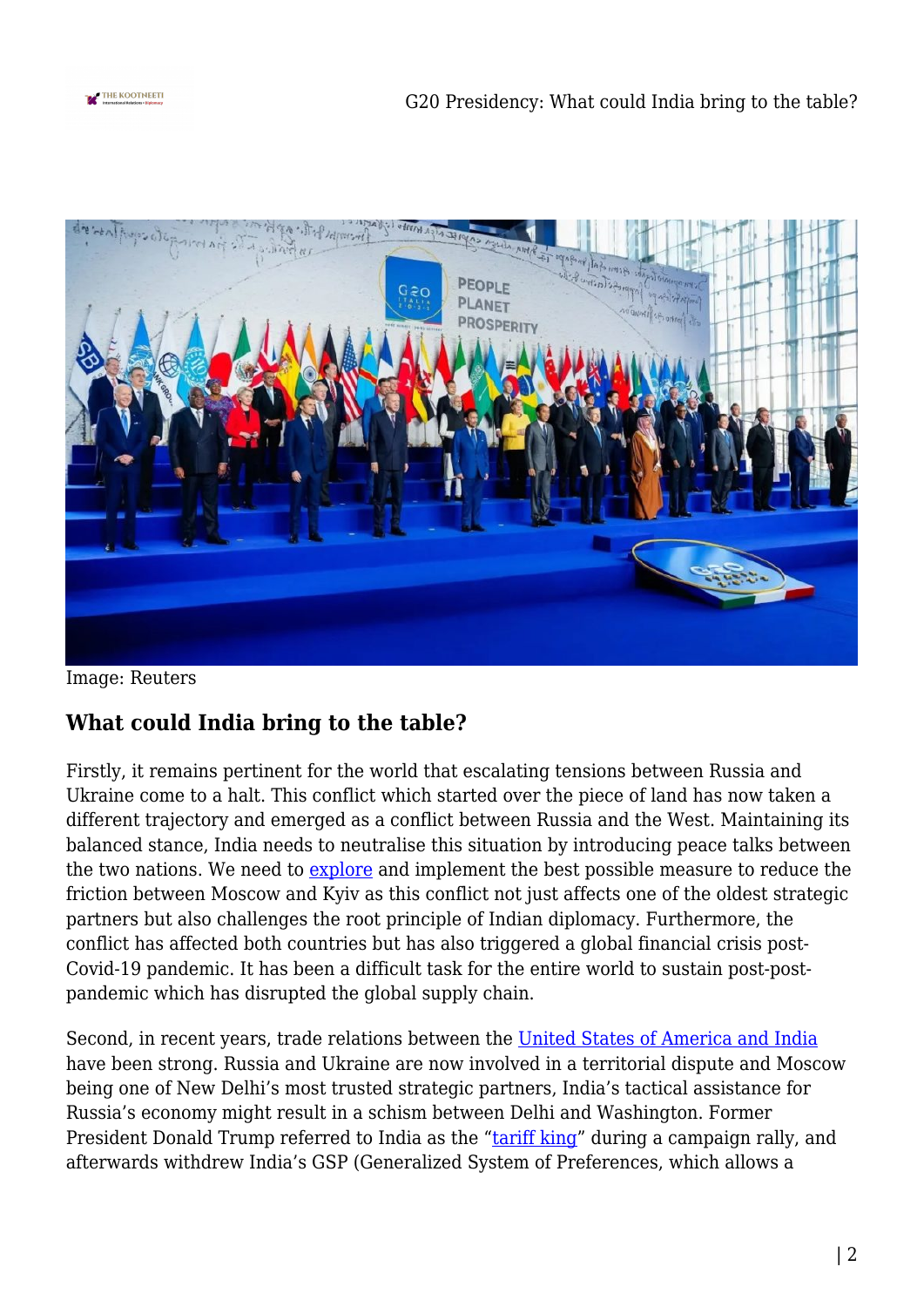

limited number of items tax-free access to US markets) status. This is a major source of concern for Indian traders, and it might have a negative impact on the Indian economy. India needs to find cheaper alternatives of commodities it primarily imports from the USA. Nevertheless, 'Make in India' initiative alongside the 'Go Local' policy could help in bridging the trade gap during this crisis. India needs to hitch knots with various countries in this fragmented world to fill the trading gaps.

Many members of the G20 have been a victim of terrorism for the past few decades. Attacks like 9/11 in the USA or 26/11 in India's Mumbai are a few examples of such activities. In the present scenario where the world is orchestrated by ideologically rigid leaders and countries are on of each other's throats countering terrorism is a matter of utmost importance as this will act as a latch towards attaining interests. Ways and forms of terrorism have evolved over the period of time with rapid advancements in the field of digitalisation.

Organisations such as ISIS, Taliban, Lashkar-e-Taiba & Jaish-e-Mohammad are haunting goals of world peace. G20's collective stand on countering terrorism has been exceptional in nature. With changing dynamics of terrorist attacks around the globe its time when emphasis shall be given to a collective platform for cyber security. India could add its IT infrastructure in this sector to counter digital terrorism. It would be like hitting two birds with one stone i.e. it will help in reducing terrorism across the world and will also create employment for a large group of youths. Skills like ethical hacking, toolkit maintenance & strategy designing could also be promoted through national and international competitions which will not just upscale their skills but will also help in filtering the best individuals possible for the job.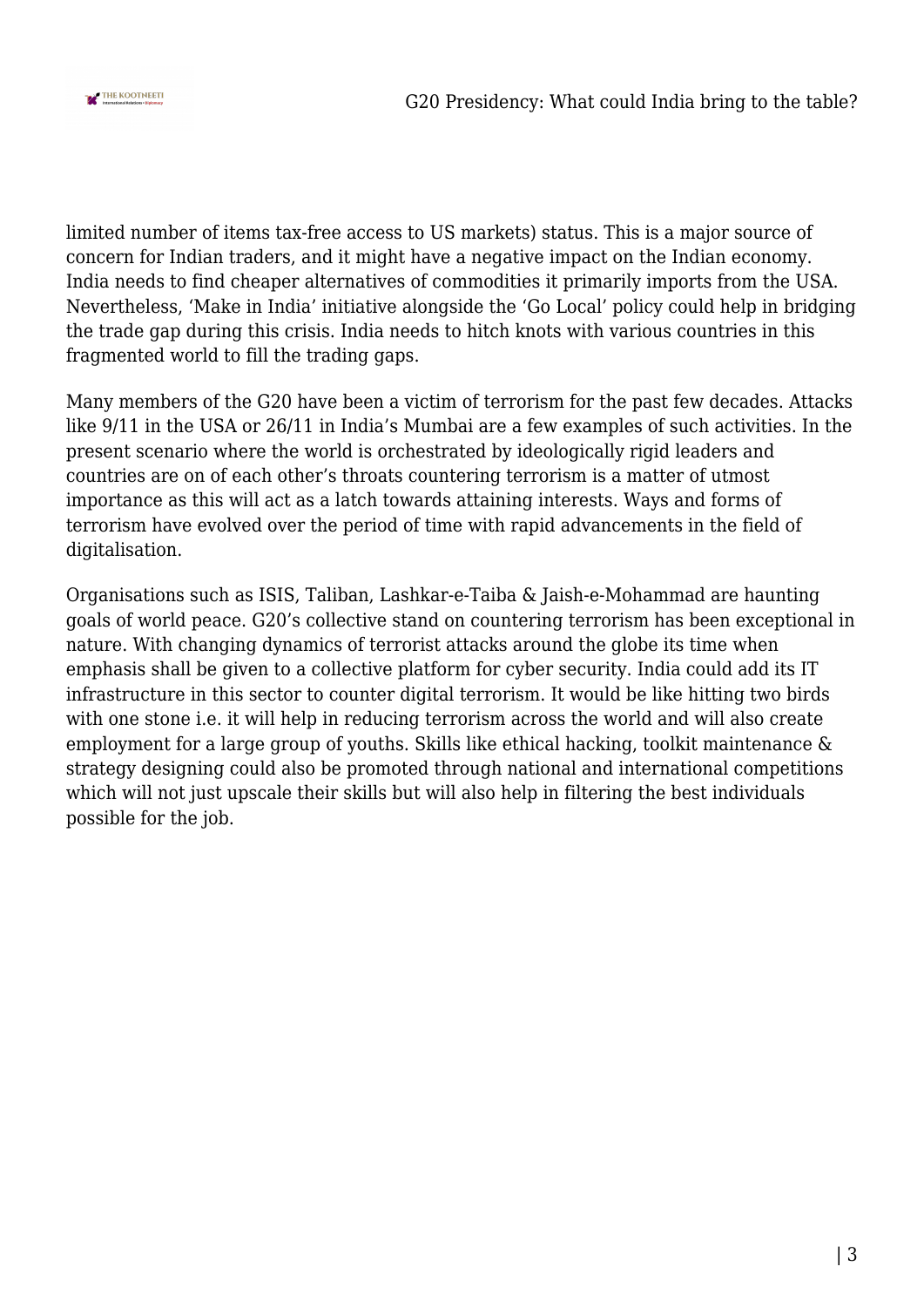



Head of delegates prepare for a meeting on the last day of the G20 finance ministers and central bank governors meeting in Jakarta, Indonesia, February 18, 2022. Mast Irham / Pool via REUTERS/File Photo

Apart from this, there is a dire need for a robust and nuclear-free world. In January 2022, P5 members reaffirmed what Ronald Regan had once articulated that "a nuclear war cannot be won and should never be fought" which is now contradictory to the immediate nuclear threats declared by Moscow on a non-nuclear state. It has been predicted that China will establish benchmarks for its [vertical proliferation](https://thenucleartimes.wordpress.com/2016/12/12/horizontal-vs-vertical-proliferation/) i.e. it is going to increase the count of its nuclear arsenal thrice to its present count by [2030](https://www.livemint.com/news/world/china-may-have-at-least-1-000-nuclear-warheads-by-2030-pentagon-11636076546208.html). This is a matter of grave concern as China has been the least transparent member among the P5 about its nuclear proliferation. Beijing's [low yield test](https://economictimes.indiatimes.com/news/defence/us-says-china-may-have-conducted-low-level-nuclear-test-blasts/articleshow/75177373.cms?from=mdr) in its Lop Nor testing site in Xinjiang province still lacks clarity on her intentions [on top of which](https://www.newindianexpress.com/world/2021/apr/22/sri-lanka-asks-china-bound-ship-to-leave-hambantota-port-after-uranium-found-on-it-2293037.html), one of China-bound cargo ships was asked to leave Hambantota port in Sri Lanka when it was found containing [Uranium hexafluoride](https://www.thehindu.com/news/international/sri-lanka-detects-nuclear-material-on-china-bound-vessel-docked-at-hambantota/article61820099.ece) Such unanticipated moves of China have left the world to ponder upon the fact that we are moving away from a nuclear-free world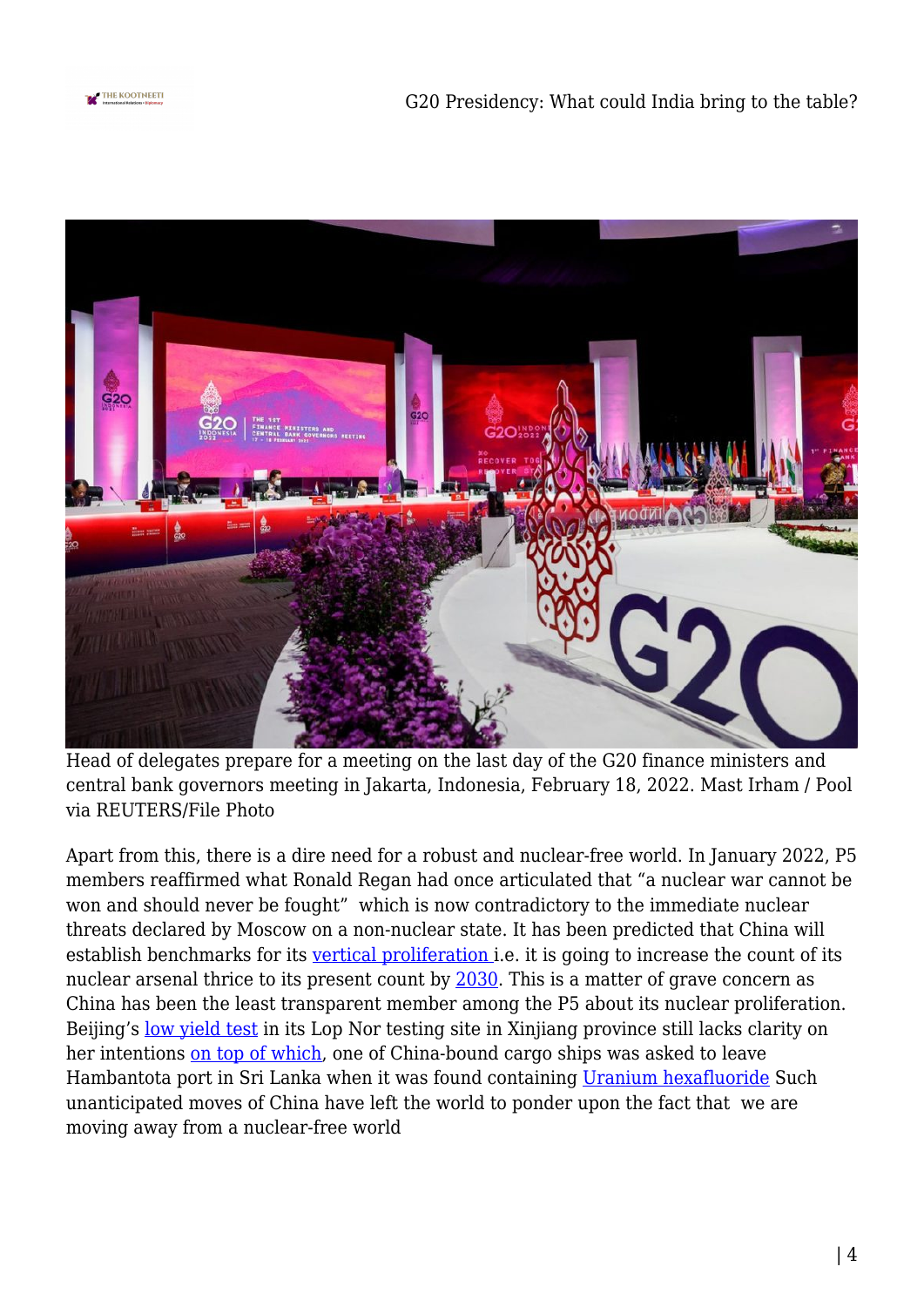

Therefore, It is important for us to understand that if the count of the nuclear warheads keeps on increasing that day isn't far when they will be used. Therefore, the members of the G20 summit shall work together for total disarmament to make this world free from nuclear weapons and protect its citizens from the horrors of the nuclear holocaust. India's former Prime Minister Rajiv Gandhi proposed an ["Action plan for ushering in a nuclear-weapon-free](https://www.thehindu.com/opinion/op-ed/Rajiv-Gandhi-Plan-a-valuable-solution/article16124741.ece) [and non-violent world order"](https://www.thehindu.com/opinion/op-ed/Rajiv-Gandhi-Plan-a-valuable-solution/article16124741.ece) for complete disarmament in June 1988 which aimed to attain complete disarmament of the nuclear weapons by 2020 by a step by step process. This goal can still be achieved if the entire world works together as one under the aegis of India's presidency of the G20.

Also, the repercussions of the Covid-19 epidemic must be studied. Global trade ties have changed drastically since the pandemic which has impacted practically every country's economy and produced the world's largest economic setback in history. This is a source of significant concern not just for third-world countries suffering from economic and social crises, but also for developed countries such as the United States and the West.

It's about time for India to raise its voice in support of a transparent New Economic Order and building a prosperous and just world. Unreasonable bans on certain commodities from various countries limits commerce between states when trade liberty exists. Extraordinary taxes and levies on items should not limit their use by the common man, resulting in an overall rise in the world's standard of living. India will also need to continue trying to increase its competitiveness and ease of doing business under the aegis of G20 as a presidency.

Finally, health and well-being is one of the most significant SDG goals set by the United Nations. Every G20 member must work together to achieve this aim, especially in the aftermath of a pandemic, since an individual's health is critical, especially given how many people have lost their lives as a result of the covid-19 pandemic. India emerged as a reliable ally to count upon amidst crisis and has provided medicines and vaccinations to those countries in need, demonstrating to the rest of the world the true meaning of *Vasudhaiva Kutumbakam*. India wishes that all of its fellow members would follow suit.

In a nutshell, India has a long way to go, despite the fact that it has enormous potential to turn the tables on the international stage due to its political, diplomatic, and democratic influence. India's presidency has the ability to assist states in hardship as they emerge from the dreads of the covid-19 pandemic, as well as to accept diverse perspectives and opinions about the important concerns that remain. India may also provide a formidable platform for India's national interests and global development aspirations to be promoted.